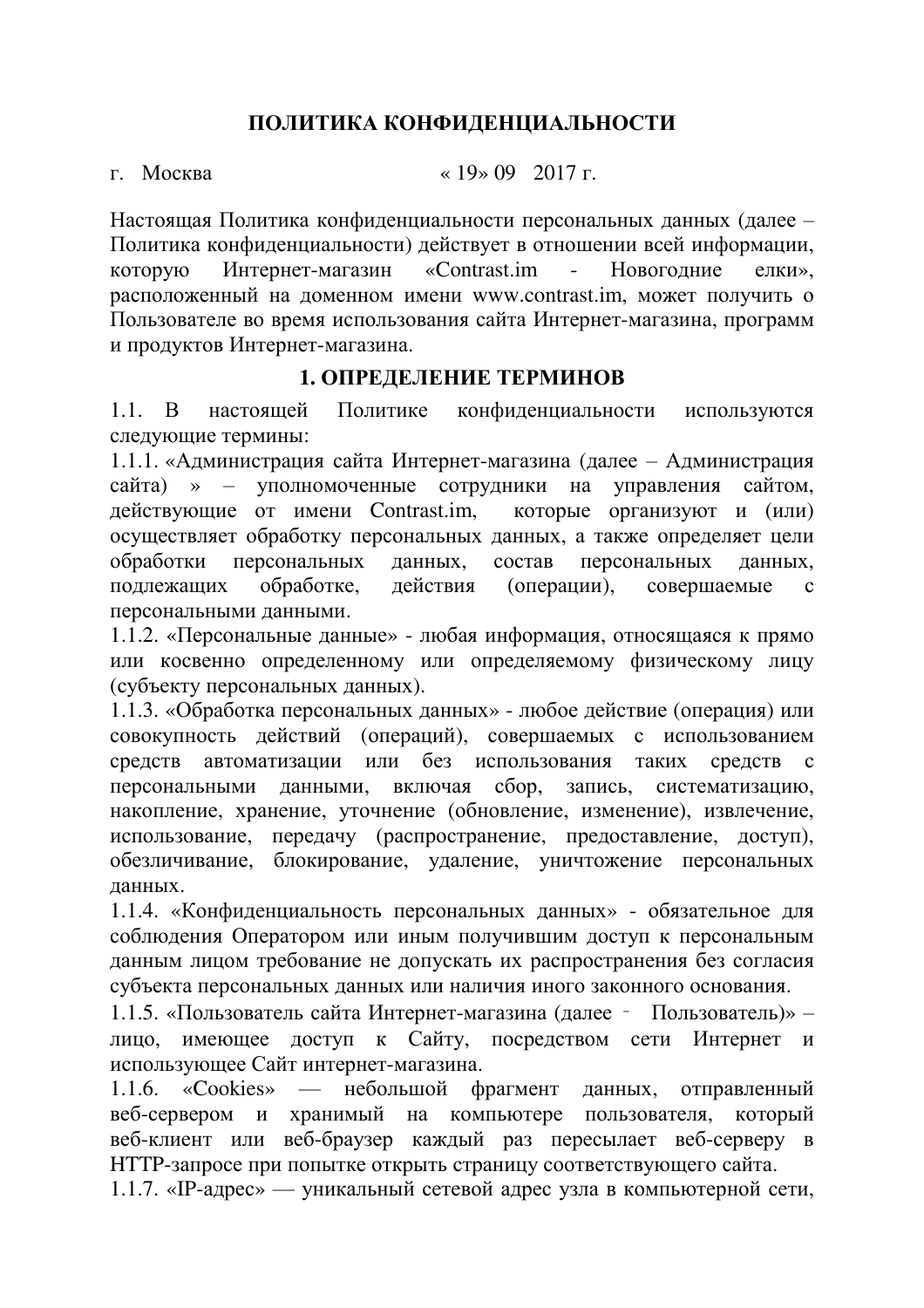построенной по протоколу IP.

# **2. ОБЩИЕ ПОЛОЖЕНИЯ**

2.1. Использование Пользователем сайта Интернет-магазина означает согласие с настоящей Политикой конфиденциальности и условиями обработки персональных данных Пользователя.

2.2. В случае несогласия с условиями Политики конфиденциальности Пользователь должен прекратить использование сайта Интернет-магазина.

2.3. Настоящая Политика конфиденциальности применяется только к сайту Интернет-магазина Название магазина. Интернет-магазин не контролирует и не несет ответственность за сайты третьих лиц, на которые Пользователь может перейти по ссылкам, доступным на сайте Интернет-магазина.

2.4. Администрация сайта не проверяет достоверность персональных данных, предоставляемых Пользователем сайта Интернет-магазина.

# 3. ПРЕДМЕТ ПОЛИТИКИ КОНФИДЕНЦИАЛЬНОСТИ

3.1. Настоящая Политика конфиденциальности устанавливает обязательства Администрации сайта интернет-магазина по неразглашению и обеспечению режима защиты конфиденциальности персональных данных, которые Пользователь предоставляет по запросу Администрации сайта при регистрации на сайте интернет-магазина или при оформлении заказа для приобретения Товара.

3.2. Персональные данные, разрешённые к обработке в рамках настоящей Политики конфиденциальности, предоставляются Пользователем путём заполнения регистрационной формы на Сайте интернет-магазина Contrast.im - Новогодние елки в разделе оформления заявки на покупку товаров и включают в себя следующую информацию:

3.2.1. фамилию, имя, отчество Пользователя;

3.2.2. контактный телефон Пользователя;

3.2.3. адрес электронной почты (e-mail);

3.2.4. адрес доставки Товара;

3.2.5. место жительство Пользователя.

3.3. Интернет-магазин защищает Данные, которые автоматически передаются в процессе просмотра рекламных блоков и при посещении страниц, на которых установлен статистический скрипт системы ("пиксель"):

- $\Box$  IP адрес;
- $□$  информация из cookies;

□ информация о браузере (или иной программе, которая осуществляет доступ к показу рекламы);

**а** время доступа;

□ адрес страницы, на которой расположен рекламный блок;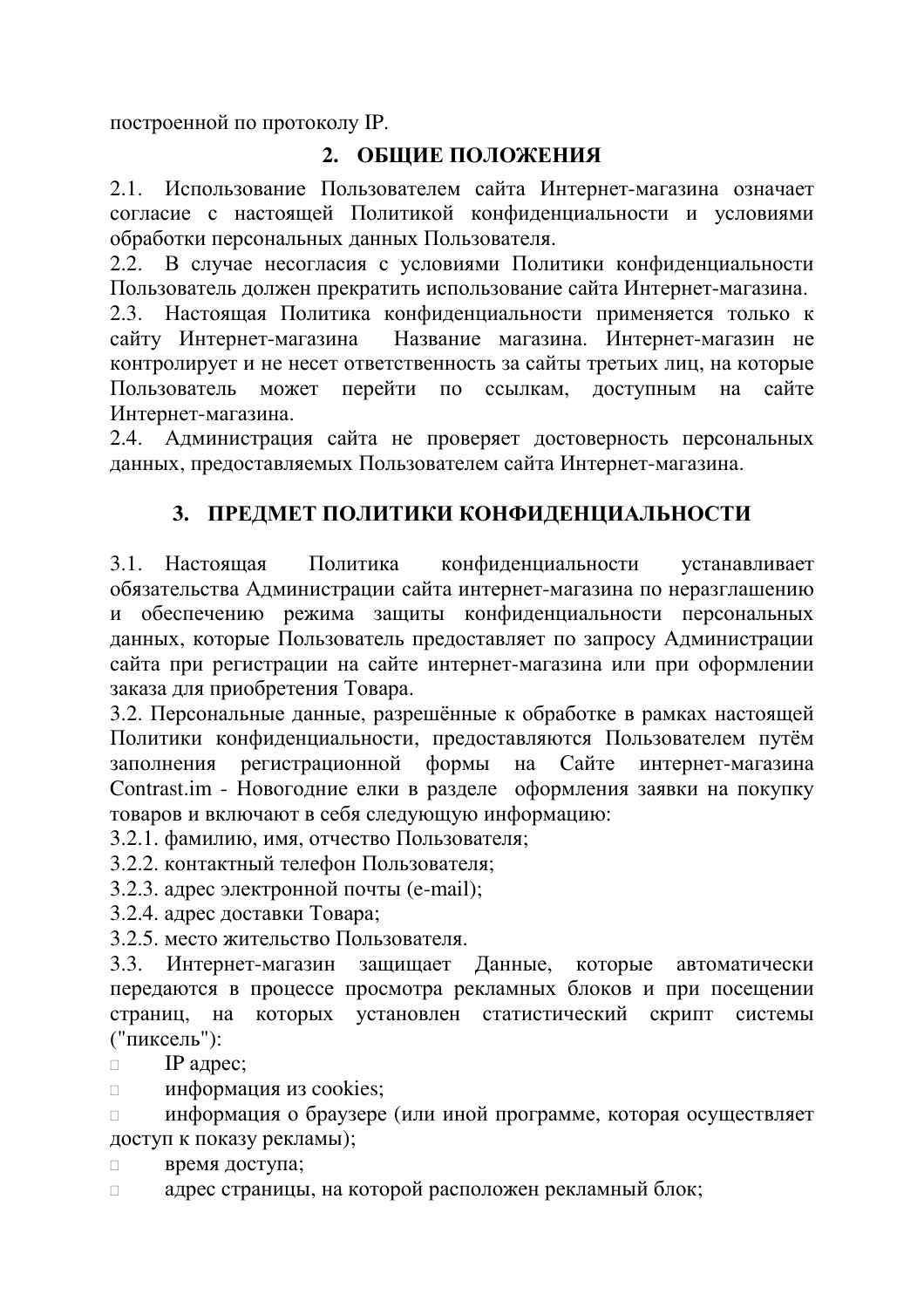**полната** реферер (адрес предыдущей страницы).

3.3.1. Отключение cookies может повлечь невозможность доступа к частям сайта Интернет-магазина, требующим авторизации.

3.3.2. Интернет-магазин осуществляет сбор статистики об IP-адресах своих посетителей. Данная информация используется с целью выявления и решения технических проблем, для контроля законности проводимых финансовых платежей.

3.4. Любая иная персональная информация неоговоренная выше (история покупок, используемые браузеры и операционные системы и т.д.) подлежит надежному хранению и нераспространению, за исключением случаев, предусмотренных в п.п. 5.2. и 5.3. настоящей Политики конфиденциальности.

### **4. ЦЕЛИ СБОРА ПЕРСОНАЛЬНОЙ ИНФОРМАЦИИ** ПОЛЬЗОВАТЕЛЯ

4.1. Персональные данные Пользователя Администрация сайта интернет-магазина может использовать в целях:

4.1.1. Идентификации Пользователя, зарегистрированного на сайте Интернет-магазина, для оформления заказа и (или) заключения Договора купли-продажи товара дистанционным способом с Contrast.im -Новогодние елки.

4.1.2. Предоставления Пользователю доступа к персонализированным ресурсам Сайта интернет-магазина.

4.1.3. Установления с Пользователем обратной связи, включая направление уведомлений, запросов, касающихся использования Сайта интернет-магазина, оказания услуг, обработка запросов и заявок от Пользователя.

4.1.4. Определения места нахождения Пользователя для обеспечения безопасности, предотвращения мошенничества.

4.1.5. Подтверждения достоверности и полноты персональных данных, предоставленных Пользователем.

4.1.6. Создания учетной записи для совершения покупок, если Пользователь дал согласие на создание учетной записи.

4.1.7. Уведомления Пользователя Сайта интернет-магазина о состоянии Заказа.

4.1.8. Обработки и получения платежей, подтверждения налога или налоговых льгот, оспаривания платежа, определения права на получение кредитной линии Пользователем.

4.1.9. Предоставления Пользователю эффективной клиентской и технической поддержки при возникновении проблем связанных с использованием Сайта интернет-магазина.

4.1.10. Предоставления Пользователю с его согласия, обновлений продукции, специальных предложений, информации о ценах, новостной рассылки и иных сведений от имени Интернет-магазина или от имени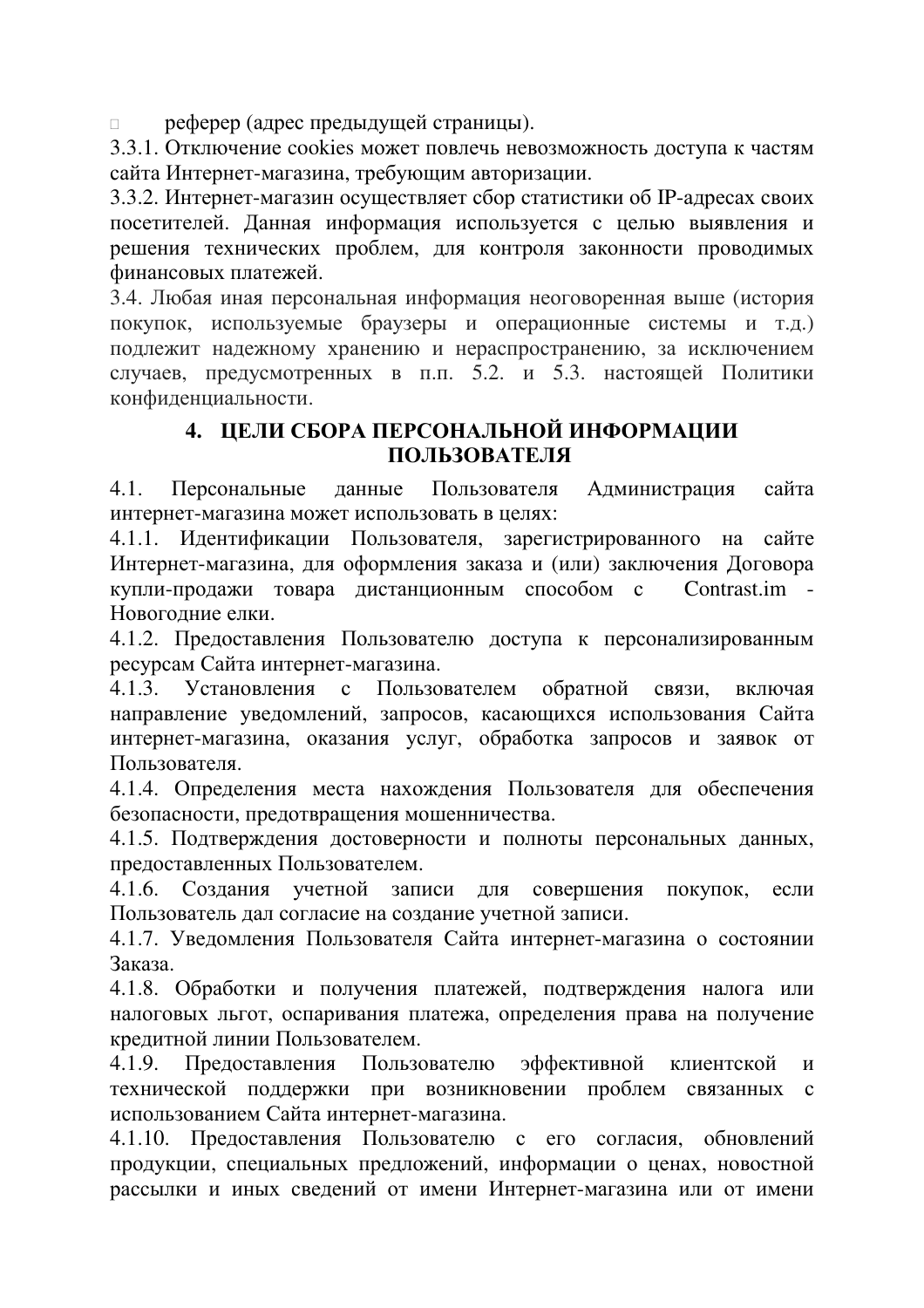партнеров Интернет-магазина.

4.1.11. Осуществления рекламной деятельности с согласия Пользователя.

4.1.12. Предоставления доступа Пользователю на сайты или сервисы партнеров Интернет-магазина с целью получения продуктов, обновлений и yслyг.

### 5. СПОСОБЫ И СРОКИ ОБРАБОТКИ ПЕРСОНАЛЬНОЙ ИНФОРМАЦИИ

5.1. Обработка персональных данных Пользователя осуществляется без ограничения срока, любым законным способом, в том числе в информационных системах персональных данных с использованием средств автоматизации или без использования таких средств.

5.2. Пользователь соглашается с тем, что Администрация сайта вправе передавать персональные данные третьим лицам, в частности, курьерским службам, организациями почтовой связи, операторам электросвязи, исключительно в целях выполнения заказа Пользователя, оформленного на Сайте интернет-магазина « Contrast.im - Новогодние елки», включая доставку Товара.

5.3. Персональные данные Пользователя могут быть переданы уполномоченным органам государственной власти Российской Федерации только по основаниям и в порядке, установленным законодательством Российской Федерации.

5.4. При утрате или разглашении персональных данных Администрация сайта информирует Пользователя об утрате или разглашении персональных данных.

5.5. Администрация сайта принимает необходимые организационные и технические меры для защиты персональной информации Пользователя от неправомерного или случайного доступа, уничтожения, изменения, блокирования, копирования, распространения, а также от иных неправомерных действий третьих лиц.

5.6. Администрация сайта совместно с Пользователем принимает все необходимые меры по предотвращению убытков или иных отрицательных последствий, вызванных утратой или разглашением персональных данных Пользователя.

# **6. ОБЯЗАТЕЛЬСТВА СТОРОН**

## $6.1.$  Пользователь обязан:

6.1.1. Предоставить информацию о персональных данных, необходимую для пользования Сайтом интернет-магазина.

6.1.2. Обновить, дополнить предоставленную информацию о персональных данных в случае изменения данной информации.

### $6.2.$  Администрация сайта обязана:

6.2.1. Использовать полученную информацию исключительно для целей, указанных в п. 4 настоящей Политики конфиденциальности.

6.2.2. Обеспечить хранение конфиденциальной информации в тайне, не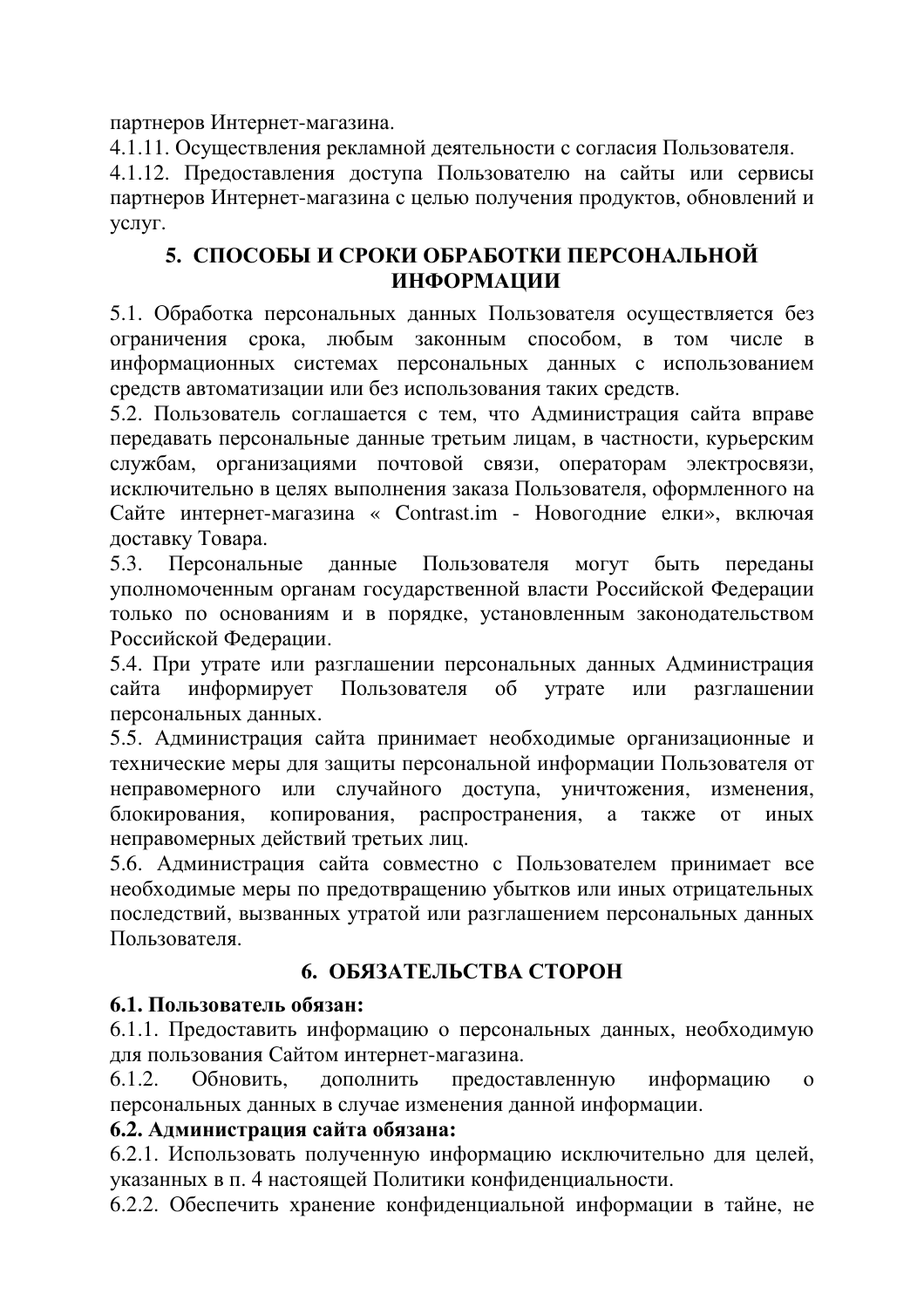разглашать без предварительного письменного разрешения Пользователя, а также не осуществлять продажу, обмен, опубликование, либо разглашение иными возможными способами переданных персональных данных Пользователя, за исключением п.п. 5.2. и 5.3. настоящей Политики Конфиденциальности.

6.2.3. Принимать меры предосторожности для защиты конфиденциальности персональных данных Пользователя согласно порядку, обычно используемого для защиты такого рода информации в существующем деловом обороте.

6.2.4. Осуществить блокирование персональных данных, относящихся к соответствующему Пользователю, с момента обращения или запроса Пользователя или его законного представителя либо уполномоченного органа по защите прав субъектов персональных данных на период проверки, в случае выявления недостоверных персональных данных или неправомерных действий.

## **7. ОТВЕТСТВЕННОСТЬ СТОРОН**

7.1. Администрация сайта, не исполнившая свои обязательства, несёт ответственность за убытки, понесённые Пользователем в связи с неправомерным использованием персональных данных, в соответствии с законодательством Российской Федерации, за исключением случаев, предусмотренных п.п. 5.2., 5.3. и 7.2. настоящей Политики Конфиденциальности.

7.2. В случае утраты или разглашения Конфиденциальной информации Администрация сайта не несёт ответственность, если данная конфиденциальная информация:

7.2.1. Стала публичным достоянием до её утраты или разглашения.

7.2.2. Была получена от третьей стороны до момента её получения Администрацией сайта.

7.2.3. Была разглашена с согласия Пользователя.

#### 8. РАЗРЕШЕНИЕ СПОРОВ

8.1. До обращения в суд с иском по спорам, возникающим из отношений между Пользователем сайта Интернет-магазина и Администрацией сайта, обязательным является предъявление претензии (письменного предложения о добровольном урегулировании спора).

8.2 .Получатель претензии в течение 30 календарных дней со дня получения претензии, письменно уведомляет заявителя претензии о результатах рассмотрения претензии.

8.3. При не достижении соглашения спор будет передан на рассмотрение в судебный орган в соответствии с действующим законодательством Российской Федерации.

8.4. К настоящей Политике конфиденциальности и отношениям между Пользователем и Администрацией сайта применяется действующее законодательство Российской Федерации.